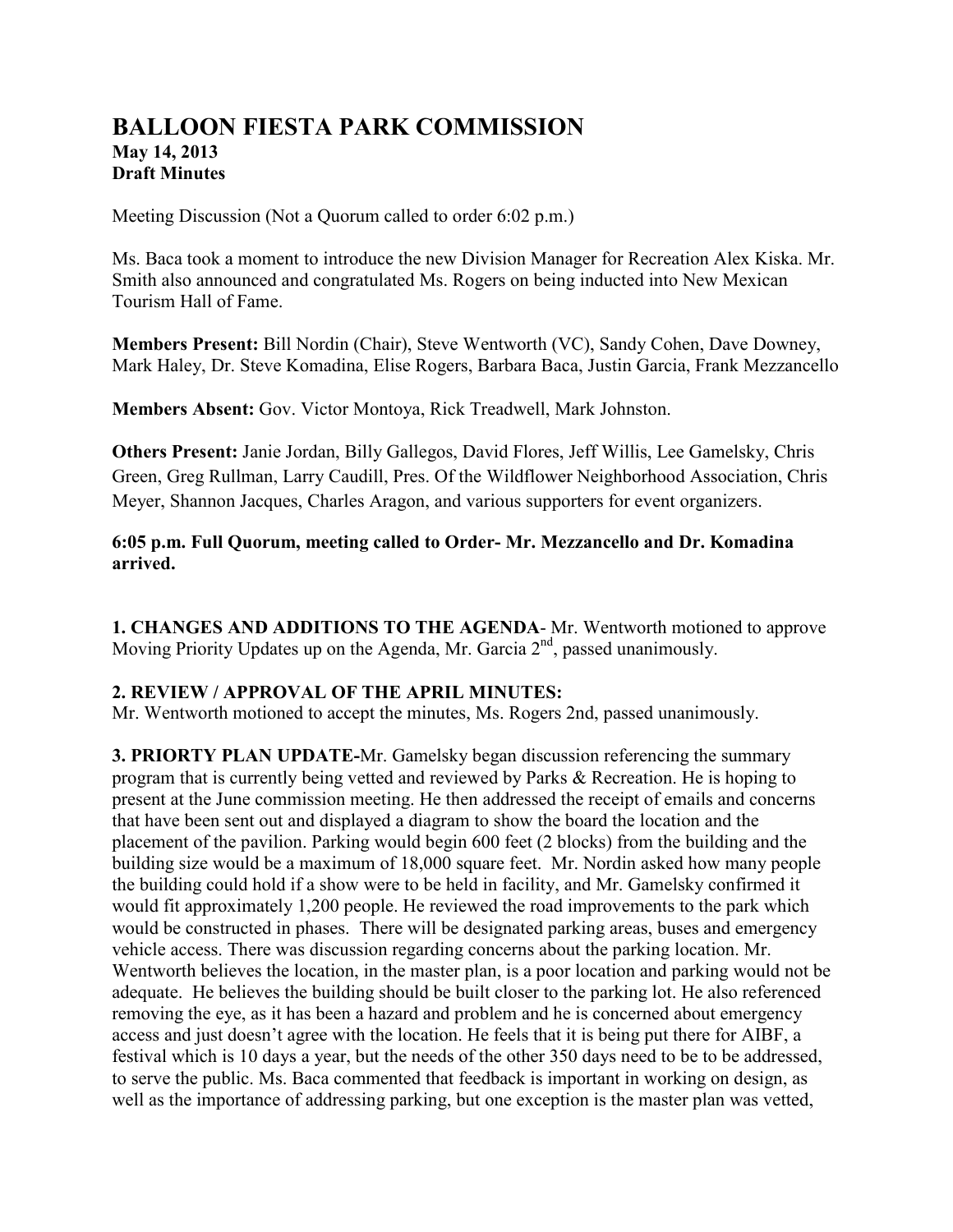and went through a lot of discussion, review, visioning first for several months, if location changed drastically there would have to be an amendment to the master plan. Ms. Baca's recommendation is to move forward and to continue to look at all the issues being brought up, but believes this was looked at long and hard by the commission, and was approved through EPC, to include many public meetings. Mr. Wentworth responded that he felt the master plan did not vet the location at all. He felt concepts were discussed rather than details. He stated that during the Master Plan processes, paper blocks used to represent the proposed building were moved around on a diagram of the Park and there was not real discussion about the exact placement of the building or discussion about traffic and public access. Mr. Gamelsky responded that weeks into months have been spent, and it was vetted clearly, and the building always came up in the same location. Ms. Rogers commented that discussing parking is essential, as nothing would be worse than constructing a building with no access to it. Ms. Rogers also stated she has always been in favor of the location of the building in the master plan. Mr. Gamelsky continued: First phase would start with 9000 square feet of heated space because of budget, as there is not enough money to complete the 18,000 square feet. Parking area will be identified in the ultimate build out as well. Mr. Gamelsky said they are in discussion with Parks & Recreation on possibly building the entire roof for the building, and underneath enclose heated space built incrementally as money becomes available. Maximum heated square footage is 18,000 for the pavilion per the master plan. Dr. Komadina pointed out that parking at other venues also have walking distance such as Pope Joy Hall, the Pit, and the Isotopes stadium, and the proposed parking isn't any further than any other venues in Albuquerque. Dr. Komadina also stated he liked the idea of 18,000 square covered feet, and likes where the proposed building is positioned. Mr. Mezzancello stated if the building is moved further north, it would triple the price due to many factors such as upward slope, plumbing lines. Mr. Wentworth feels the notes and information received have been vague and not as comprehensive as he would have liked to have seen. Mr. Wentworth hopes that other venues are looked at, and traffic is addressed, and there is a plan for all contingencies. He re-iterated that the eye has been a problem since it was built, as well as the transit drop off has been deemed too steep for City buses to make it up the hill. Mr. Garcia said he is in favor of location, and logistically it makes sense to him. Mr. Wentworth commented that there are city administrators who have moved these types of improvements as legacy projects, and they waste time as well as tax dollars which result in poor projects. Mr. Nordin agrees where the building is located, and commented that signage should be addressed to lesson confusion. In June Mr. Gamelsky will have a show-and-tell for the commission, if allowed, for an hour at the top of the agenda, in which Mr. Nordin agreed? Mr. Mezzancello inquired on what type of heat was going to be used for the pavilion, and Mr. Gamelsky confirmed that they are looking at Central Heating vs. Unit Heater as they are operational, and down the road and are an efficient heater. A Unit heater is a gas heater hung from ceiling such as a warehouse, and appearance is industrial looking, and sounding. An analogy used was refrigerator vs. evaporative cooling. Mr. Nordin asked if there is going to have card keys on the doors in which he highly recommends, as his building is consistently being rekeyed. Discussion had on type of doors and windows for the pavilion. Mr. Wentworth would like answers to his questions he has previously emailed presented in June as he feels they need to be addressed.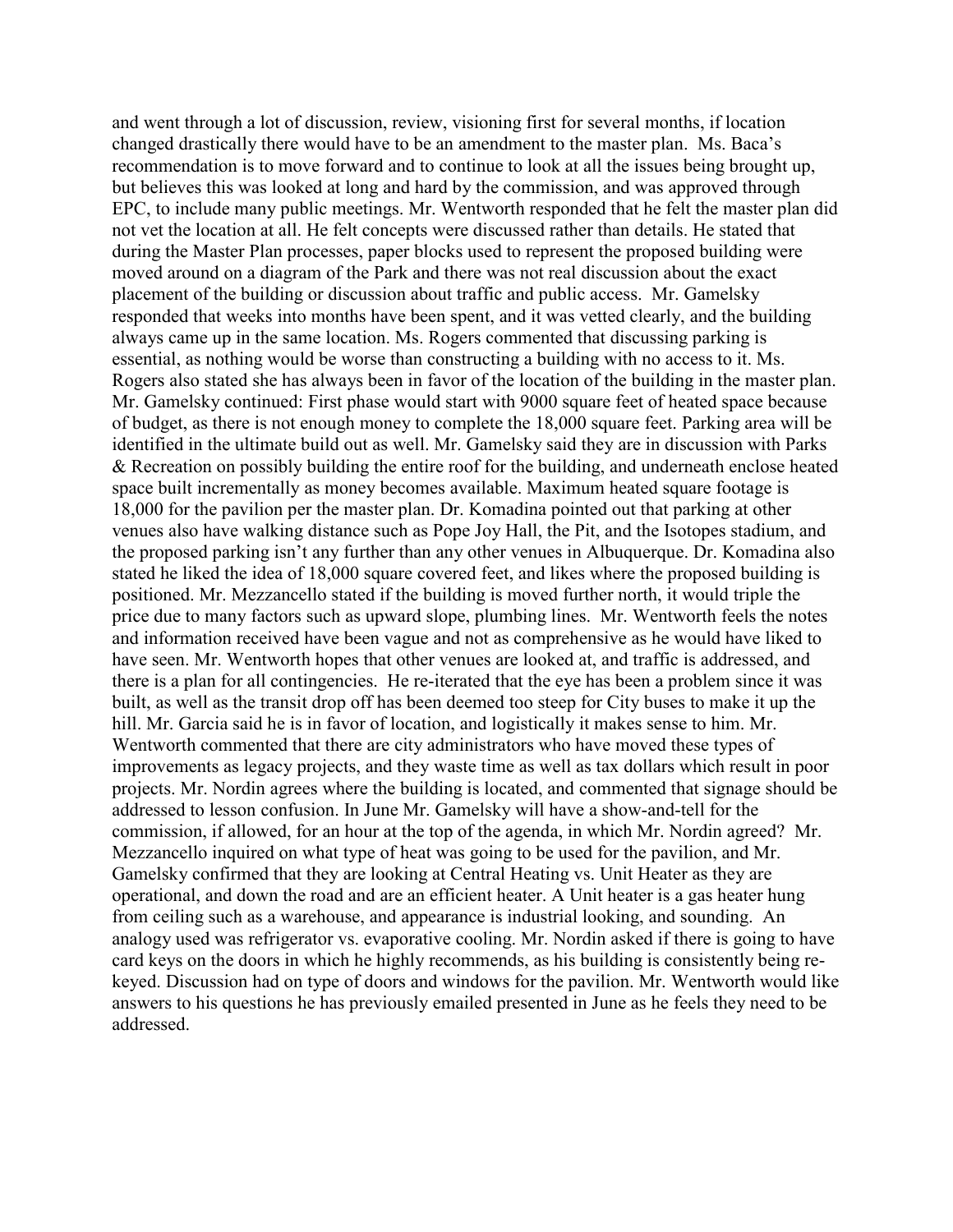### **4. PUBLIC COMMENT**- None

### **5. EVENTS & PRESENTATIONS**

**Past Events–**Kite Festival – 150 – no problems – 2014 Ms. Rice not classifying them as a "flying event"

Warrior Dash–<sup>5000</sup> + entries & spectators- Additional fee from parking - \$875.50 Additional fee from alcohol - \$1180.00

The event was a success; Ms. Rice liked the events parking organization, with no back up on to the roads. She will be encouraging future large events to use the same process. Minimal impact on park, repairs to park completed 2 weeks after event. Repairs remaining on pavement on lift off lane; grass – raking, seeding, sod and aeration was done on obstacle areas; D7 "mud pit" restored with an additional 24.2 tons of sand, one bollard broken. Last dumpster was not pickedup until 10 days after the event with no damage to grass. Only one minor injury reported by one of the participants during the event which entailed a cut to the head.

Mr. Nordin said he was impressed as he came by later that evening after event, and they were almost out. Mr. Downey was also pleased with their preparedness for the event of medical emergency. Ms. Rice said opening up San Diego was a big help tremendously, and confirmed that for big events they can open temporary. Ms. Rice will address opening permanently in a future date. Mr. Wentworth said Mr. Caudill, President of the Wildflower Neighborhood Association has concerns about permanently opening San Diego, and how it interfaces with Jefferson, and recommended the City speak with him before moving forward.

**Kickball for Kids**– 900 – smooth event

#### **Future Events**

**Aura Music Festival-** August 24, 2013- Mr. Meyer discussed details about how this venue is organized. His music genre is new and fast growing, which is electronic dance music. May be moving date to July as August 24, 2013 there is a conflict because of another event/concert the same night that attracts the same age group. He proposed his venue go from 2:00 p.m. to 1:00 a.m. and discussion had on sound in which Mr. Meyers affirmed that the neighborhood would not hear anything. Mr. Nordin said they hosted this event with over 2000 people, and had no problems. Mr. Wentworth said he couldn't support as it is proposed until 1:00a.m., and the neighborhood wouldn't stand for it, as this would set a terrible precedence for other events. He recommended to Mr. Meyers start earlier and end earlier in order to get approved. Mr. Cohen said there needs to be a uniform rule so this doesn't raise problems in the future. Discussion had on lighting, and the lack of. Mr. Wentworth motioned to denying the event unless time goes to 10pm, Mr. Mezzancello 2nd. Ms. Baca said there are several successful events for young adults that have been held in the park, and asked Mr. Meyers if he was willing to change the close time to 10p.m. Mr. Meyers felt that his event would not have success by shutting down at 10pm. Discussion held on the proposed beer garden being open for the 11 hour event. Mr. Nordin called for a vote to deny the event, and event was denied. Ms. Rogers said she is willing to entertain another alternative. Dr. Komadina motioned to approve event  $2p.m - 10:00p.m$ , Ms. Baca  $2<sup>nd</sup>$ ,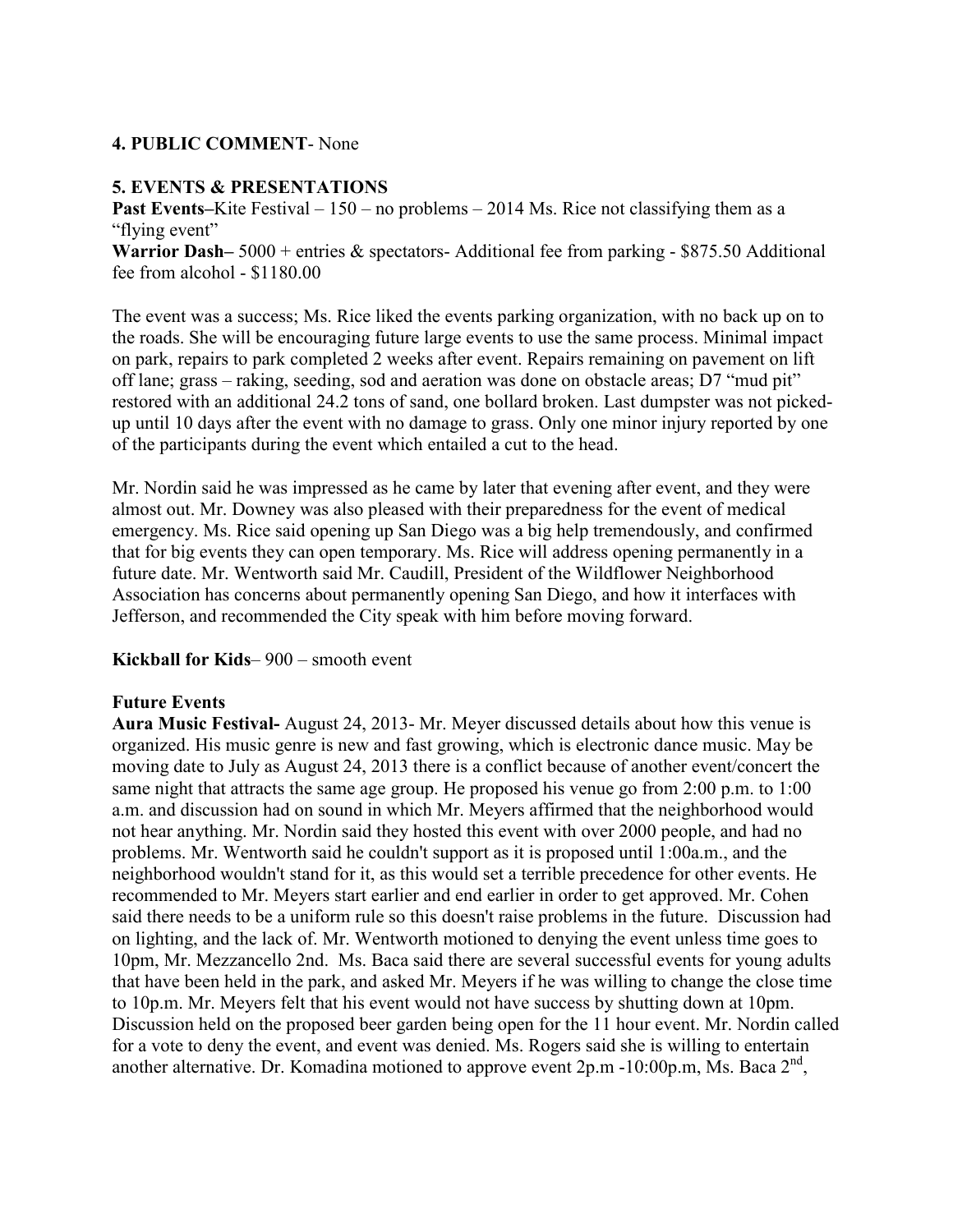passed unanimously thus giving Ms. Rice the ability to work with him if he is willing to accept the time.

**Muddy Buddy Dash Run**- August 17 & 18, 2013- Shannon Jaquez working to support local organization such as NM Horse Rescue, and APS Athletics. Ms. Jaquez reviewed the various avenues of media to promote her event, and details of each day's events. They will have entertainment for the spectators as well as participants during the entire day. Mr. Willis with AMAFCA said he will need a map with all the obstacles laid out before his approval will be given, and will not approve any excavation along the channel. Mr. Mezzancello motioned to approve, Mark Haley  $2<sup>nd</sup>$ , passed unanimously. Mr. Wentworth voiced his approval, and liked that it was sponsored by local people supporting local community groups. Discussion held on the discount regarding whether discount is given the 1st or the 2nd year.

**Matanza and Chili Cook Off -**November 9-10, 2013- Mr. Aragon presented his event. Pigs will be processed at a USDA facility, and brought to the event. He wants to host the first Albuquerque Matanza c & Chili cook off competition. YDI All-Access Foundation to benefit from this event. He will have various events to include pig wrestling, and would like to have a beer garden. Mr. Nordin asked if PETA has given him any issues with this event, and Mr. Aragon said they have not had any problems, and are working with USDA, FDA to make sure this doesn't happen. He will also make sure the pigs being wrestled are checked. Mr. Wentworth motioned to approve, Mr. Garcia  $2<sup>nd</sup>$ , passed unanimously.

**Wine Festival-May 25-27, 2013**- Comments made that this event previously had issues, but in conclusion Mr. Nordin pointed out the improvements that have been made. Mr. Mezzancello motioned to approve, Ms. Baca  $2<sup>nd</sup>$ , passed unanimously.

**Black Light Run-August 31, 2013**- This event brought to the board because of the size of the event which is 5,000 participants, and is another color run. Ms. Rogers motioned to approve, Mr. Garcia  $2<sup>nd</sup>$ , passed unanimously.

**Run or Dye 5K-November 16, 2013-** Color run, estimating 7,000 people. Mr. Wentworth asked Ms. Rice if her cut off for commission approval is 750, Ms. Rice believed it was 1,500. Mr. Nordin said he believes it is 750 as well. Ms. Hubley with the Balloon Museum is contacted for these types of events so she is aware of what is going on. Mr. Garcia motioned to approve, Mr. Wentworth 2<sup>nd</sup>, passed unanimously. Mr. Mezzancello asked Ms. Rice to work with AMAFCA as it references their property.

**Freedom 4th Event-July 4, 2013**- Mr. Caudill, President of the Wildflower Neighborhood Association commented that 3 years ago this Freedom  $4<sup>th</sup>$  Event, Wildflower Park was a cesspool with defecation, and other variables, and wants the board to address port-a- potties, and would like the presence of fire fighters to address illegal fireworks. He does agree it has been improving over the years. Police and fire fighters presence in the neighborhood is appreciated. Mr. Nordin said there is no vote on this event, it moves forward. But information will be forwarded to appropriate parties. Ms. Baca said she would take the information and present to organizers.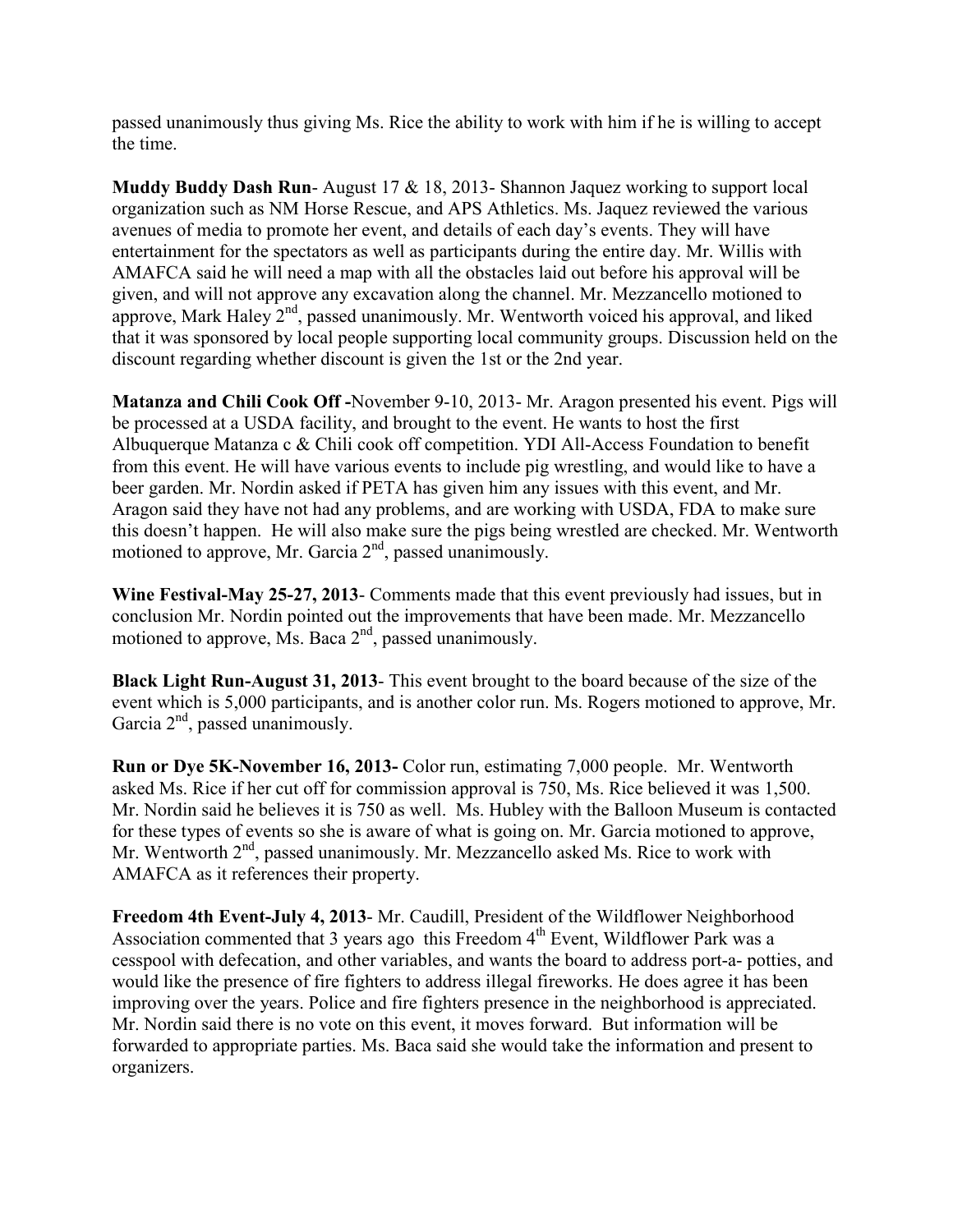# 6. **REPORTS / UPDATES**

### • Department of Municipal Development

Opening of San Diego-Decision made to open the street temporarily for large events with 3 stop signs provided by event organizers. Mr. Caudill said there was a handshake agreement when the City was going purchase the Balloon Park to not open the road to San Diego. There is neighborhood concern in regards to heavy truck traffic as well as speeders. He is ok with opening for large events only. Mr. Nordin said if they look to open in a permanent basis he will invite him back, as right now we are just looking at temporarily opening for large events.

• **Albuquerque International Balloon Fiesta-**Mr. Smith hoping to make improvements to gate 12, slope improvement, as well as improve property on Edith by applying for permit to put a bridge across the North Division Channel. He is aware he will need to talk to AMAFCA regarding a footbridge across the North AMAFCA Diversion Channel.

### **• Anderson Abruzzo Albuquerque International Balloon Museum**

i**. Past Events-**Classic Car Show-2500 people

### **Renaissance Fair**-2000 people

**American Girl book signing**-500people which the girl is Sage Copeland of Albuquerque.

All the events above have been heavily attended. Museum is experiencing its "busy season" with group tours, and school tours.

#### ii. **Upcoming events**

 Folk Music Festival Blues at the "Blueseum" June 1 & 2 Albuquerque Concert Band Series June- August New Theater in Museum is moving forward

# • **Environmental Health Department**

 i. Digging on Nazareth Coronado, will be putting in a passive venting system. Mr. Gallegos to talk to Mr. Smith in regards to the transformer offline. Mr. Wentworth inquired if there had been any further break in's, Mr. Gallegos confirmed no more break in's.

# **• Parks & Recreation**

# **i. Telecommunications Tower update**- No update

**ii. Digital Sign update**-Struggling on getting a price on a cord down the side so Ms. Rice will not have to climb. She is hoping they complete this within the next month. Mr. Wentworth asked what has happened to recognizing Eastdale world champions. Ms. Rice would like to see Fiesta on the Green on the blank panel instead, and this is why she hadn't talked to Eastdale. Mr. Wentworth confirmed that Eastdale already has a section that they could utilize on the sign. Ms. Kiska would like to see a more permanent sign on Alameda referencing the Fiesta on the Green as there is nothing currently. Mr. Komadina said a sign on the fence on the fields like a banner